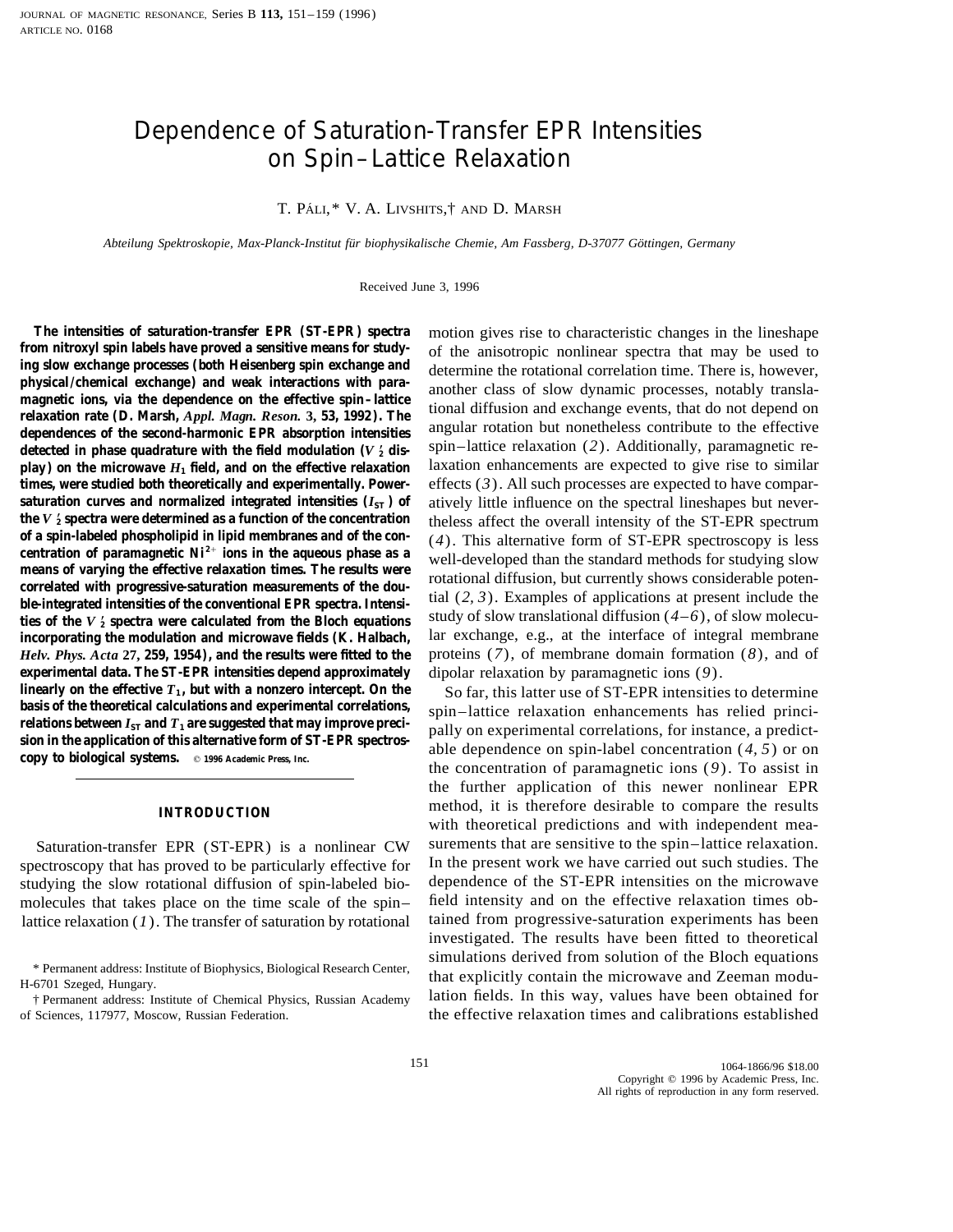deduced from the measured ST-EPR intensities. G p-p. The double-integrated intensity,  $I(H_1)$ , of the conven-

Dipalmitoyl phosphatidylcholine (DPPC) was from Fluka (Buchs, Switzerland). Phosphatidylcholine spin-labeled on the 5 C-atom position of the *sn*-2 chain (5-PCSL) was synthesized as described in Ref. (*10*). DPPC and 5-PCSL were codissolved at the desired relative concentration  $(0.07-12$  where  $I_0(H_1)$  is the double-integrated intensity that would solvent was then evaporated under nitrogen. The dry lipid  $T_1T_2$  product. was kept under vacuum overnight and then dispersed in argon-saturated distilled water or  $NiCl<sub>2</sub>$  solutions  $(0-50$  **THEORY** m*M*) by vortex mixing at a temperature above the gel-to-

were accommodated in a standard quartz EPR tube that contained light silicone oil for thermal stability. The entire sample chamber was sealed under argon. Temperature was measured with a fine-wire thermocouple located within the capillary in contact with the sample. Samples were centered in the microwave cavity and all spectra were recorded under critical coupling conditions. The root-mean-square microwave magnetic field at the sample was measured as described in Ref. (*11*) and corrections were made for the cavity *Q* as described in the same reference.

absorption mode at a modulation frequency of 50 kHz with absorption and dispersion signals, respectively, detected at detection in phase quadrature at 100 kHz ( $V_2$  display). The a frequency  $n\omega_m$  (16). modulation field at the sample was 5 G p-p and the mean The Bloch equations expressed in a frame rotating at the microwave field at the sample was 0.25 G (11, 12). The angular frequency,  $\omega$ , of the  $H_1$  microwave field yield the modulation phase was set by the self-null method at a subsat-<br>following relations for the Fourier coefficients of Eqs. [3] – urating microwave field intensity. Integrated intensities of  $[5] (15)$ , the  $V_2'$  ST-EPR spectra were normalized to the double-integrated intensity of the conventional, first-harmonic in-phase absorption spectrum  $(V_1)$ ,

$$
I_{\rm ST} = \frac{\int V'_2(H) dH}{\int \int V_1(H) d^2H},
$$
 [1]  $w_n(a - in\omega') - hv_n = a\delta_{n,0},$  [8]

monic absorption spectra ( $V_1$  display) with a modulation width,  $\Delta H = 1/\gamma_e T_2$ , i.e.,

from which spin–lattice relaxation enhancements may be frequency of 100 kHz and a modulation amplitude of 1.25 tional  $V_1$  EPR spectra with increasing microwave field  $H_1$ **MATERIALS AND METHODS** was fitted with the expression (*14*)

$$
I(H_1) = \frac{I_0(H_1)}{(1 + \gamma_e^2 H_1^2 T_1 T_2)^{1/2}},
$$
 [2]

mol% 5-PCSL) in chloroform/methanol  $(2/1, v/v)$  and the be obtained in the absence of saturation, to yield the effective

fluid bilayer phase transition. Aliquots of the lipid disper-<br>sions were loaded into 100  $\mu$ l, 1 mm diameter glass capillar-<br>ies flushed with argon and pelletted in a bench-top centri-<br>fuge. Excess supernatant was remove

$$
u = \sum_{-\infty}^{\infty} u_n e^{-i n \omega_{\rm m} t} \qquad [3]
$$

$$
v = \sum_{-\infty}^{\infty} v_n e^{-in\omega_{\rm m}t} \qquad [4]
$$

$$
w = \sum_{-\infty}^{\infty} w_n e^{-in\omega_m t}, \qquad [5]
$$

ST-EPR spectra were recorded in the second-harmonic where the Fourier coefficients  $v_n$  and  $u_n$  correspond to the

$$
u_n(1 - in\omega') + Dv_n + k(v_{n-1} + v_{n+1}) = 0
$$
 [6]

$$
v_n(1 - in\omega') - Du_n - k(u_{n-1} + u_{n+1}) + hw_n = 0
$$
 [7]

$$
w_n(a - in\omega') - hv_n = a\delta_{n,0}, \qquad [8]
$$

where  $\delta_{n,0} = 1$  for  $n = 0$ , and is otherwise zero. In Eqs. [6] – as defined in Ref. (*13*). Progressive-saturation experiments [8], frequencies are expressed in terms of the transverse were performed with the conventional in-phase first-har- relaxation time,  $T_2$ , and magnetic fields in terms of the line-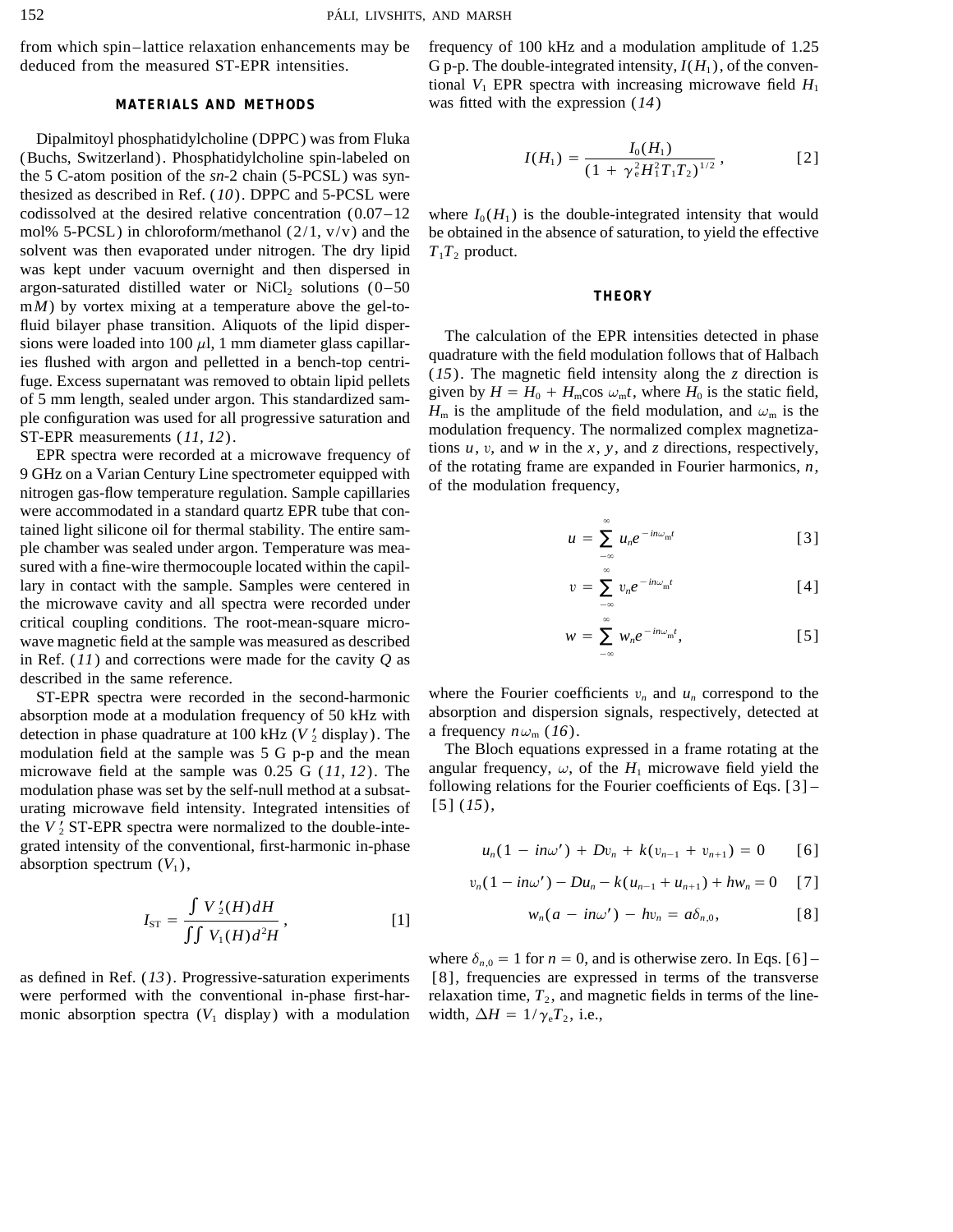$$
\omega' = \omega_{\rm m} T_2
$$
  
\n
$$
D = (H_0 - \omega/\gamma_{\rm e})/\Delta H
$$
  
\n
$$
h = H_1/\Delta H
$$
  
\n
$$
k = H_{\rm m}/2\Delta H,
$$
 [9]

$$
u_n = \sum_{v=0}^{\infty} u_{n,v} k^v
$$
 [10]  $V_1 \approx k \operatorname{Re}(v_{1,1})$ 

$$
v_n = \sum_{v=0}^{\infty} v_{n,\nu} k^{\nu}, \qquad [11] \qquad V_2'
$$

elimination of  $w_n$ , the following relations are obtained for the coefficients  $u_{n,\nu}$  and  $v_{n,\nu}$ : **RESULTS AND DISCUSSION** 

$$
u_{n,\nu}(1 - in\omega') + Dv_{n,\nu} + v_{n-1,\nu-1} + v_{n+1,\nu-1} = 0 \quad [12]
$$
  

$$
v_{n,\nu}\left(1 - in\omega' + \frac{h^2}{a - in\omega'}\right) - Du_{n,\nu}
$$
  

$$
- u_{n-1,\nu-1} - u_{n+1,\nu-1} = -h\delta_{n,0}.
$$
 [13]

From the structure of Eqs. [6] – [8] and of Eqs. [12] and [13], it follows that the first nonzero terms correspond to  $\nu$  $= |n|$  and higher terms must have the same parity as  $|n|$  $(15)$ . To lowest order in the modulation amplitude (i.e.,  $\nu$  $= n$ ), the Fourier coefficients therefore are given by the following recurrence relations,

$$
u_{n,n} = \frac{-[1 - in\omega' + h^2/(a - in\omega')]v_{n-1,n-1}}{D^2 + (1 - in\omega')[1 - in\omega' + h^2/(a - in\omega')]}
$$
  
[14]

$$
v_{n,n} = \frac{(1 - in\omega')u_{n-1,n-1} - Dv_{n-1,n-1} - h\delta_{n,0}}{D^2 + (1 - in\omega')[1 - in\omega' + h^2/(a - in\omega')]},
$$
\n[15]

where for  $n = 0$ , the terms with indices  $n - 1$  are zero.

The expressions for the zeroth harmonic  $(n = 0)$  yield the usual slow-passage solutions of the Bloch equations, FIG. 1. Dependence of the simulated second-harmonic, 90° out-of-

$$
u_{0,0} = hD/(1 + D^2 + h^2/a) \tag{16}
$$

$$
v_{0,0} = -h/(1 + D^2 + h^2/a), \qquad [17]
$$

representing the dispersion and absorption signals, respectively. The coefficients for higher harmonics are obtained by successive applications of Eqs. [14] and [15]. To the *h* lowest order in the modulation amplitude, the Fourier coefficients of the *n*th harmonic are then given by  $u_n \approx u_{n,n}k^n$  $k = H_m/2\Delta H$ , [9] and  $v_n \approx v_{n,n}k^n$ . The real and imaginary parts of  $v_{n,n}$  and  $u_{n,n}$ where  $\gamma_e$  is the gyromagnetic ratio of the electron, and  $a = T_2/T_1$ , with  $T_1$  being the spin-lattice relaxation time. A<br>solution for the Fourier coefficients is obtained by expanding<br>in powers of the normalized field

$$
V_1 \approx k \operatorname{Re}(v_{1,1})
$$
  
\n
$$
U'_1 \approx k \operatorname{Im}(u_{1,1})
$$
  
\n
$$
V'_2 \approx k^2 \operatorname{Im}(v_{2,2}),
$$
\n[18]

where  $\nu$  is always positive, or zero.<br>On substitution of these relations in Eqs. [6] – [8], with terms in the expansions of Eqs. [10] and [11], these approxi-<br>elimination of w the following relations are obtained for th

*H<sub>1</sub>* dependence of ST-EPR spectra. Simulated secondharmonic absorption spectra in phase quadrature with respect<br>to the field modulation are given in Fig. 1, for a single



phase, absorption EPR spectra  $(V_2'$  display) for a single resonance line on the microwave magnetic field intensity,  $H_1$ . Simulations are for a Zeeman modulation frequency  $\omega_{\rm m}/2\pi = 50$  kHz, spin–lattice relaxation time  $T_1$  = 1  $\mu$ s, and spin–spin relaxation time  $T_2 = 40$  ns ( $\Delta H = 1.4$  G).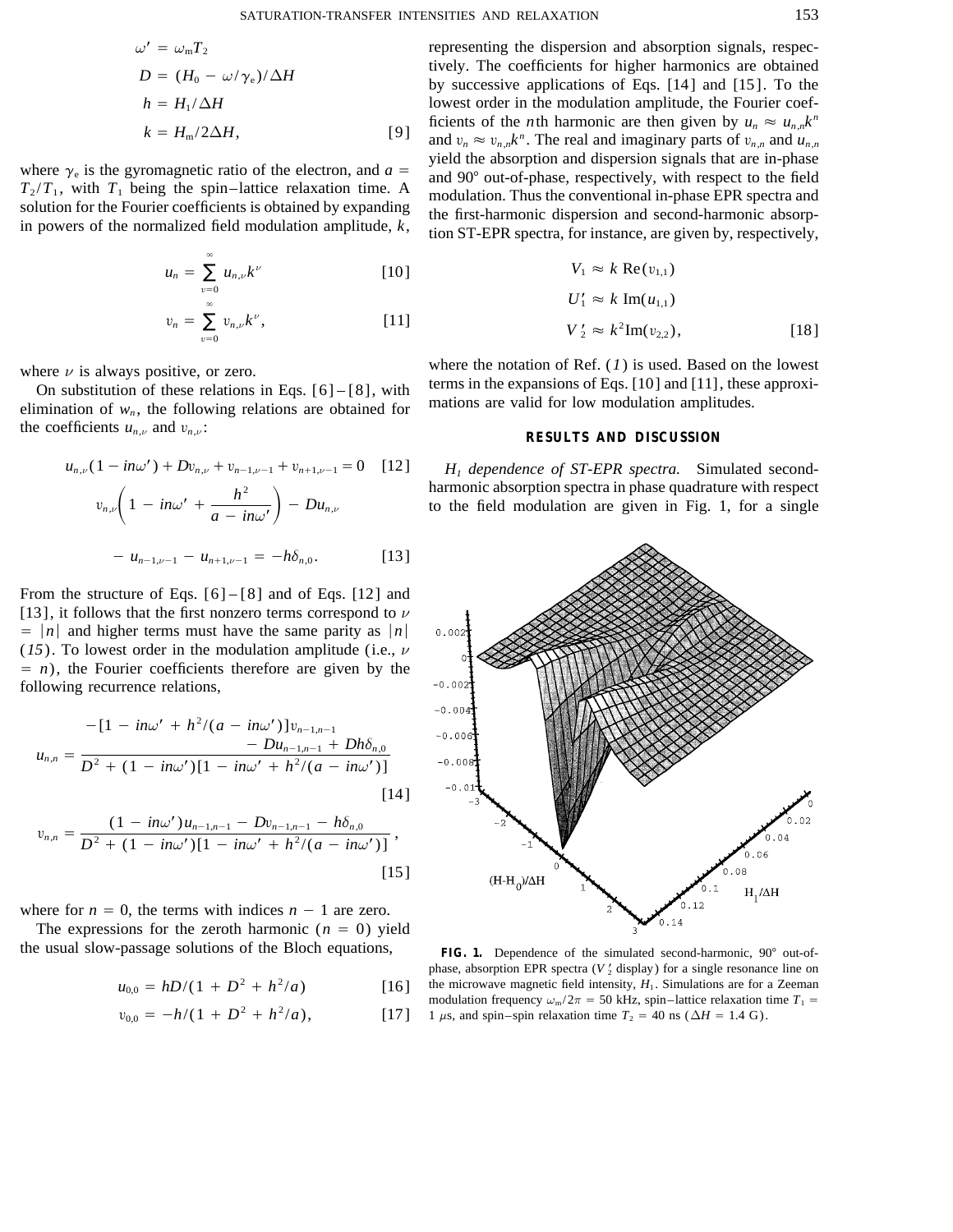



 $(V_2$  display) of 0.22 mol% spin-labeled phosphatidylcholine (5-PCSL) in gel-phase dipalmitoyl phosphatidylcholine (DPPC) bilayer membranes at

the intensity of the out-of-phase signal is zero, corresponding tensities of the  $V_2$  ST-EPR spectra on spin–lattice relax-<br>to the absence of saturation With increasing H, the central ation time, predicted from solution to the absence of saturation. With increasing  $H_1$ , the central region of the spectrum first becomes positive and subse- are given in Fig. 4. Spectral simulations were made for quently switches to becoming strongly negative at higher various values of the spin–spin relaxation time,  $T_2$ , as values of  $H_1$ . Experimental second-harmonic, out-of-phase indicated, and for the standard values of  $H_1 = 0.25$  G and absorption ST-EPR spectra at increasing microwave fields  $H_m = 5.0$  G that are used experimentally in recording STare given in Fig. 2 for a spin-labeled phospholipid at low EPR spectra (*11, 12*). Both normalized and unnormalized concentration in gel-phase lipid bilayer membranes. The cen- integrated intensities show similar dependences, but the tral hyperfine manifold in these anisotropic  $^{14}N$  nitroxide former ( $I_{ST}$ ) is preferred practically because it yields inpowder spectra behaves qualitatively with increasing  $H_1$  in strument-independent values (13). a very similar manner to the simulated single-line spectra in The ST-EPR intensity shows a pronounced sensitivity to Fig. 1. the spin–lattice relaxation rate for all but very short values

The dependence of the integrated intensity of the experimental ST-EPR spectra of Fig. 2 on incident  $H_1$  is given in Fig. 3. This characteristic saturation curve is similar in form to that obtained previously for spin-labeled hemoglobin (*17*). Integration over the entire lineshape removes the complications from the spectral anisotropy and inhomogeneous broadening and reveals the intrinsic saturation properties of the individual-component spin packets. Comparison is therefore possible with the saturation behavior of the normalized integral for a single spectral line. Simulated saturation curves for the integrated intensity of a single resonance line are given by the continuous lines in Fig. 3. It is clear from comparison of the upper and lower panels of the figure that variation of the  $T_1$  and  $T_2$ relaxation times has somewhat different effects on the saturation curves. However, unique values of  $T_1$  and  $T_2$ cannot be determined separately with precision by fitting the experimental saturation curve. The full lines in Fig. 3 represent the best fits that are obtained with a fixed value of  $T_2$  and varying  $T_1$ . The value chosen for the transverse relaxation time is  $T_2 = 20$  ns, which corresponds to the intrinsic Lorentzian linewidth obtained by Gaussian–Lorentzian deconvolution of the low-field line in the conventional *V*<sub>1</sub> EPR spectrum. A value of  $T_1 = 2.9 \pm 0.4 \mu s$  is obtained in this way by fitting the theoretically predicted saturation curves to the experimental data at this spinlabel concentration (0.22 mol%). Estimation of the intrinsic value of the spin–lattice relaxation time of the spin label is significant, because this is the characteristic time scale to which the dynamic processes that give rise to relaxation enhancements are referred (*2, 3*).

Interestingly, the maximum intensity of the ST-EPR spec-FIG. 2. Second-harmonic, 90° out-of-phase, absorption EPR spectra trum is obtained at a root-mean-square microwave field of  $\chi^2$  display) of 0.22 mol% spin-labeled phosphatidylcholine (5-PCSL) in  $\langle H_1^2 \rangle^{1/2} = 0.25$  G, which is the same as that established in gel-phase dipalmitoyl phosphatidylcholine (DPPC) bilayer membranes at the standardized protocol for determining slow rotational 15°C recorded at increasing (upper to lower) microwave magnetic field diffusion rates by  $STEDP$ 15°C recorded at increasing (upper to lower) microwave magnetic field<br>intensity,  $H_1$ . Modulation frequency  $\omega_m/2\pi = 50$  kHz; modulation ampli-<br>tude,  $H_m = 5.0$  G; scan range = 160 G. in the present case.

*T1 dependence of ST-EPR intensities.* The depen-Larmor frequency. At low values of the radiation field  $H_1$ , dences of the normalized and unnormalized integrated in-<br>the intensity of the out-of-phase signal is zero, corresponding tensities of the  $V_2$  ST-EPR spectra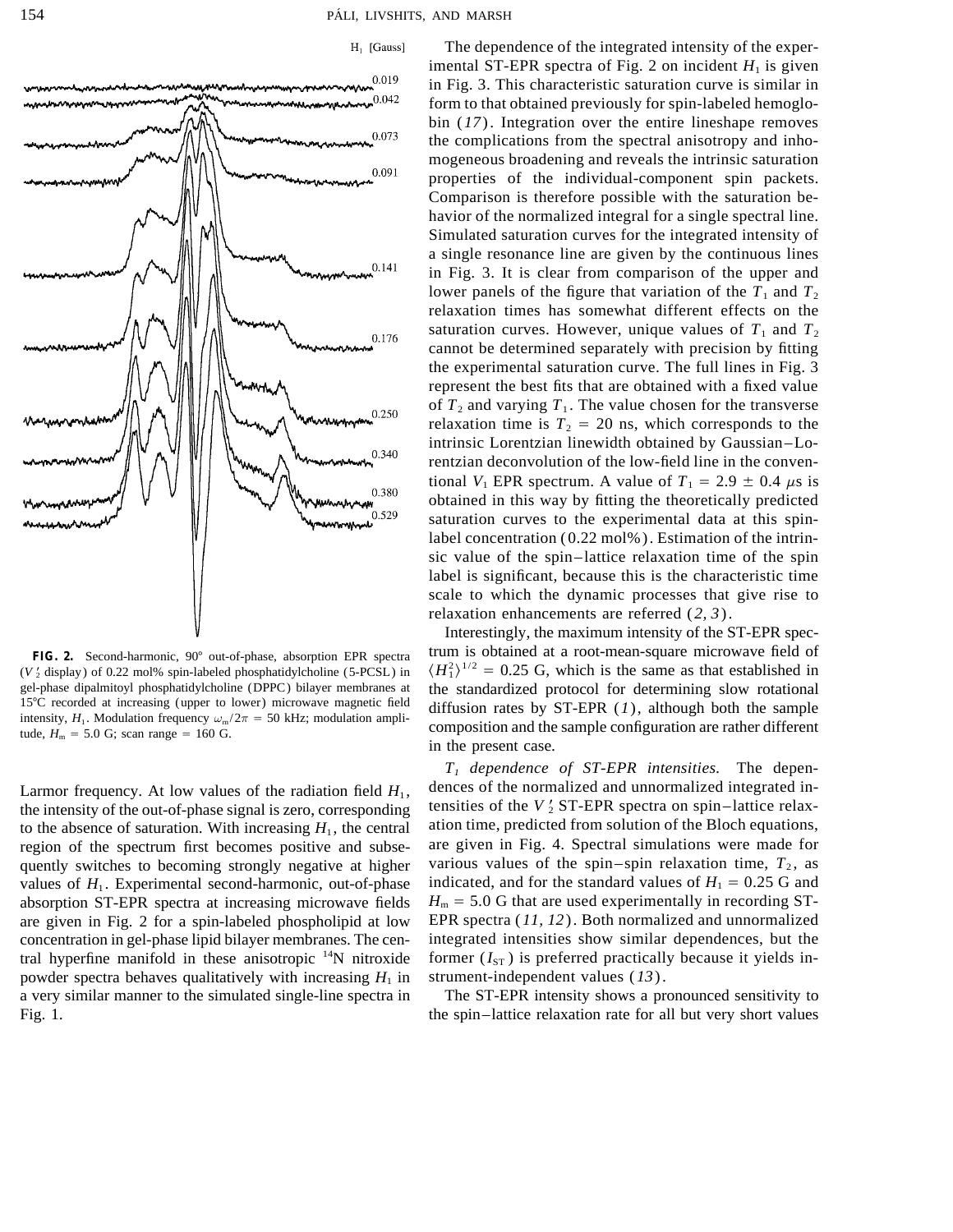

**FIG. 3.** Saturation curves for the first integral of the second-harmonic, 90° out-of-phase *V*<sub>2</sub> ST-EPR spectra with increasing microwave field,  $H_1$ . Filled squares are experimental points for 0.22 mol% 5-PCSL in DPPC bilayers at 15°C ( $\omega_m/2\pi = 50$  kHz;  $H_m = 5.0$  G). (Upper panel) Lines are saturation curves deduced from spectra simulated with  $T_1 = 2.9 \mu s$  and the values of  $T_2$  indicated (lower to upper:  $T_2 = 5$  to 40 ns). (Lower panel) Lines are simulated curves for  $T_2 = 20$  ns and the values of  $T_1$  indicated (lower to upper:  $T_1 = 1-6 \mu s$ ). The combination of  $T_1 = 2.9 \pm 0.4 \mu s$  and  $T_2 = 20$  ns represents a best fit of the simulated curves to the experimental data (see text).

of  $T_1$ . This dependence provides a theoretical basis for the EPR (1), the values of  $I_{ST}$  are approximately linearly related experimental application of spin-label ST-EPR in determin- to  $T_1$ . The slope of the  $T_1$  dependence does, however, depend ing spin–lattice relaxation enhancements  $(2, 3)$ . Over an somewhat on the value of  $T_2$ , although the form of the curves appreciable range, including that of practical interest in  $ST-$  is relatively insensitive to  $T<sub>2</sub>$ . This point is investigated fur-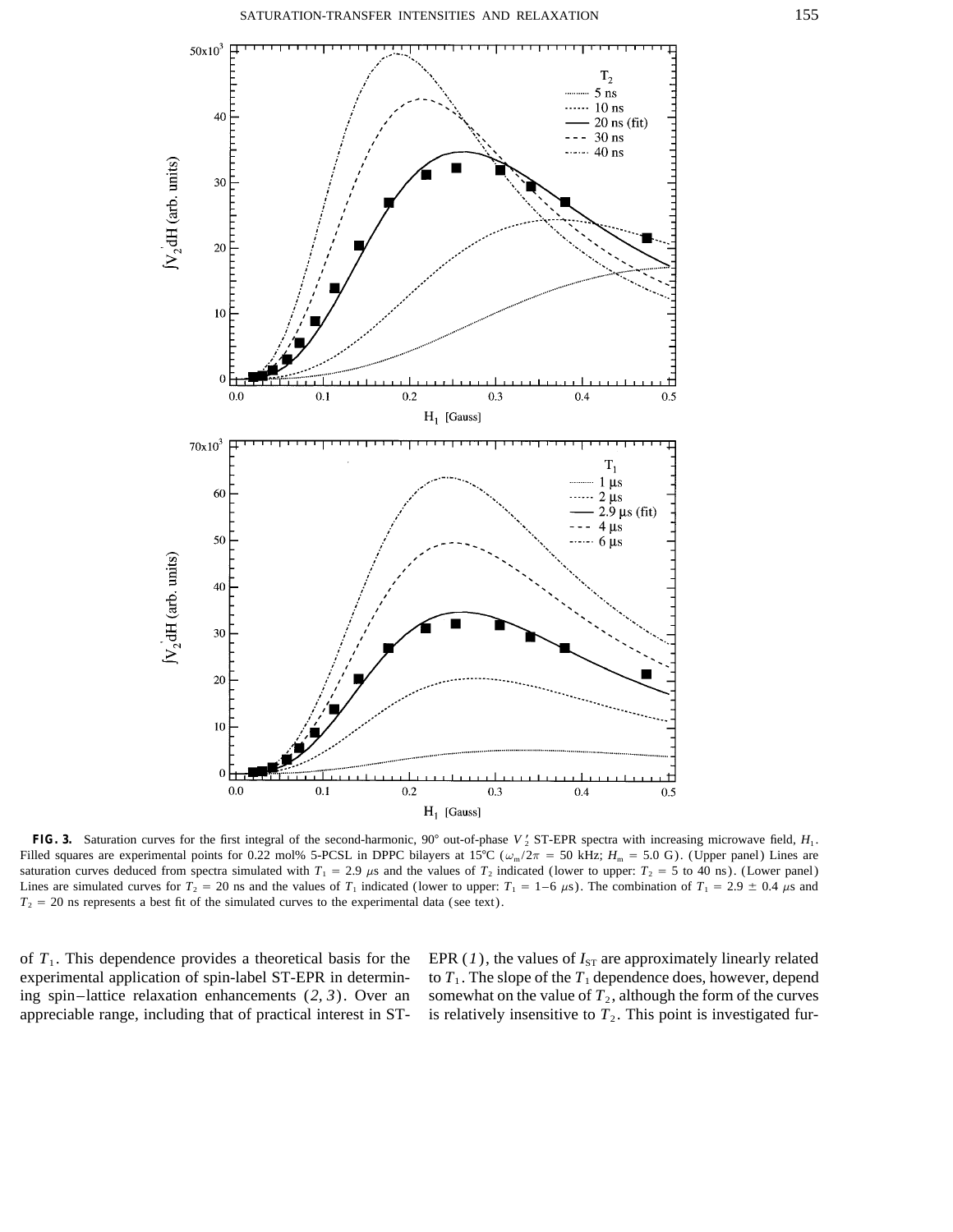

**FIG. 4.** Dependence of the integrated intensity of second-harmonic,  $90^{\circ}$  out-of-phase *V*<sub>2</sub> ST-EPR spectra on spin–lattice relaxation time,  $T_1$ , obtained from spectral simulation for the values of  $T_2$  indicated (lower to upper:  $T_2 = 6.5-52$  ns). Light curves are for the first integral of the  $V'_2$  ST-EPR spectra; heavy lines are the same quantity normalized to the second integral of the conventional  $V_1$  EPR spectra ( $\omega_{\rm m}/2\pi = 50$  kHz,  $H_1 = 0.25$  G).

of the spin-labeled lipid in gel-phase bilayer membranes. The dominate over those on  $T_2$ .

ther by measurements in which the effective spin–lattice ST-EPR integral are smaller, and so are the corresponding relaxation rate is varied experimentally, either by Heisenberg values of the  $T_1T_2$  product deduced from the progressive-saturaexchange as a function of spin-label concentration or by tion measurements. In all three cases, the ST-EPR intensity is paramagnetic relaxation as a function of Ni<sup>2+</sup> ion concentra- related approximately linearly to the effective  $T_1T_2$  product, as tion. assumed previously from experimental results on relaxation *Correlation of ST-EPR intensity with conventional satura-* enhancements by Heisenberg spin exchange (*4*) and by para*tion measurements.* The saturation parameters, or effective magnetic dipolar interactions (*9*). For the spin-label concentra- $T_1T_2$  values, have been varied by changing the concentration tion range used, the effects of spin–spin interactions on  $T_1$ 

spin-label concentration was varied between 0.07 and 12 mol% Fits to the theoretically predicted dependence of the STto give varying degrees of alleviation of saturation by Heisen- EPR intensity on  $T_1$  are given by the full lines in Fig. 5. berg spin exchange (4). The correlation between the integrated The optimum fits are obtained with a value of  $T_2 = 7-9$  ns, intensities of the ST-EPR spectra and the saturation parameters which is considerably smaller than that deduced from the (effective  $T_1T_2$  products) determined from progressive-satura-<br>linewidths in the conventional  $V_1$  EPR spectra (cf. above). tion measurements is given in Fig. 5. Data are given for two The reason for this difference lies in the scaling of the  $T_1$ temperatures (15 and 25<sup>o</sup>C) in the  $L_{\beta'}$  gel phase of DPPC dependence of the saturation parameter by the effective value bilayers and one temperature (35<sup>o</sup>C) in the intermediate  $P_{\beta'}$  of  $T_2$  in the abscissa of Fig. 5. As noted previously in connecgel phase. The results at both temperatures in the  $L_{\beta'}$  phase tion with Fig. 4, the form of the  $T_1$  dependence is not sensiare comparable, but in the intermediate phase the values of the tively dependent on the value of  $T_2$ . Low effective values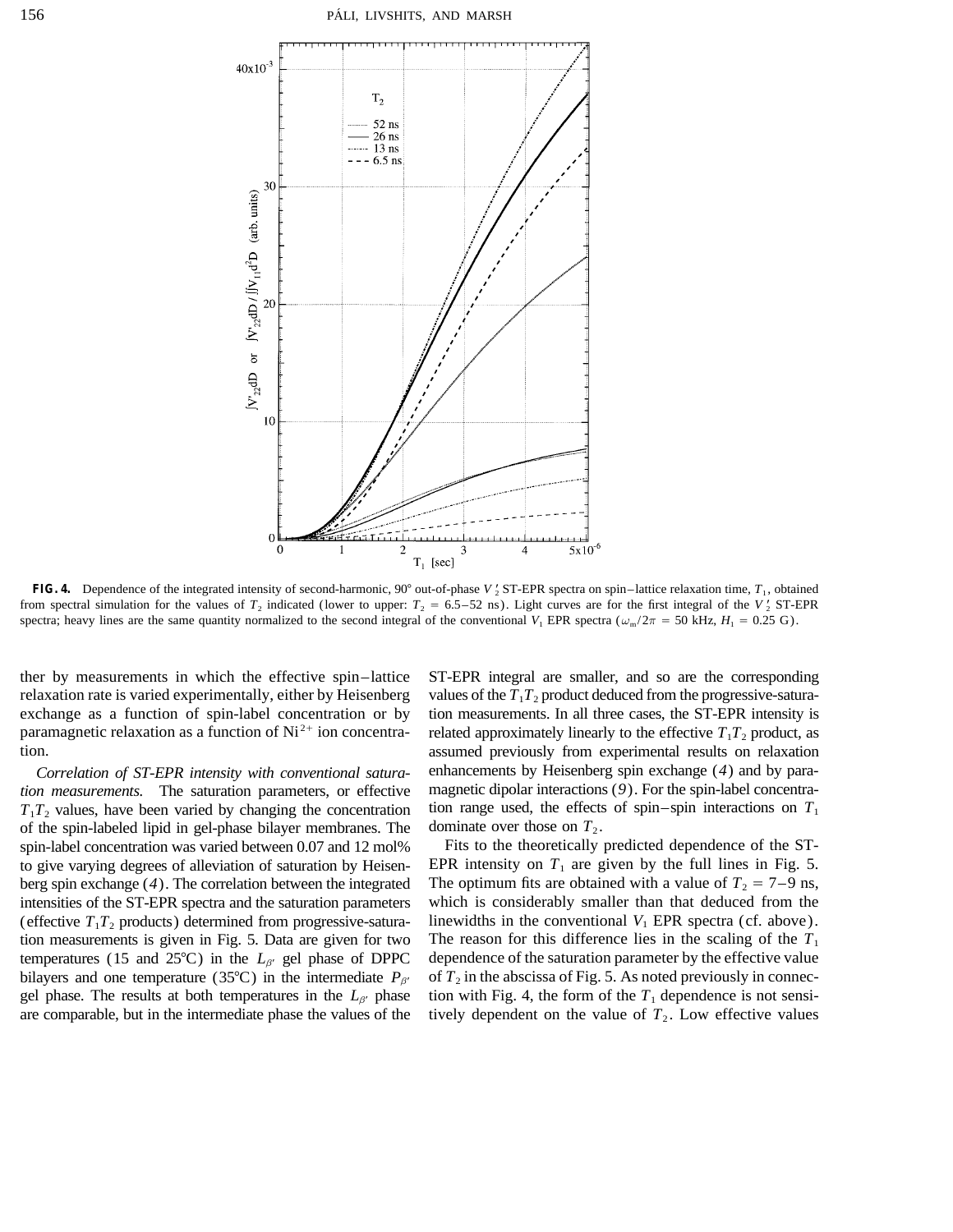

FIG. 5. Correlation of the integrated intensities of the *V*<sup>2</sup> ST-EPR spectra of the 5-PCSL spin-labeled lipid at different concentrations in gel-phase DPPC bilayers with the effective  $T_1T_2$  relaxation time products obtained from progressive saturation of the second integral of the conventional  $V_1$  EPR spectra. The *V*<sub>2</sub> spectra were recorded with  $H_1 = 0.25$  G,  $H_m = 5.0$  G, and  $\omega_m/2\pi = 50$  kHz. Dashed lines are linear regressions, and full lines are fits to the theoretical dependence on  $T_1$  (cf. Fig. 4). Upper, middle, and lower panels are data obtained at 15, 25, and 35°C, respectively. Effective values of  $T_2 = 8.4 \pm 1.3$  ns (upper),  $7.8 \pm 1.1$  ns (middle), and  $6.6 \pm 1$  ns (lower) are obtained from the theoretical fits (full lines); see text.

of  $T_2$  are required principally to bring the dependence of dependence of  $I_{ST}$  on  $T_1$ . The effective values derived for dependence. They do not appreciably affect the intrinsic noted that this effective value of  $T_2$  gives rise to a value for

 $I_{ST}$  on the saturation parameter obtained from progressive  $T_2$  are therefore best considered a (constant) scaling factor saturation into the appropriate region of the predicted  $T_1$  for the fits to the theoretical  $T_1$  dependence. It should be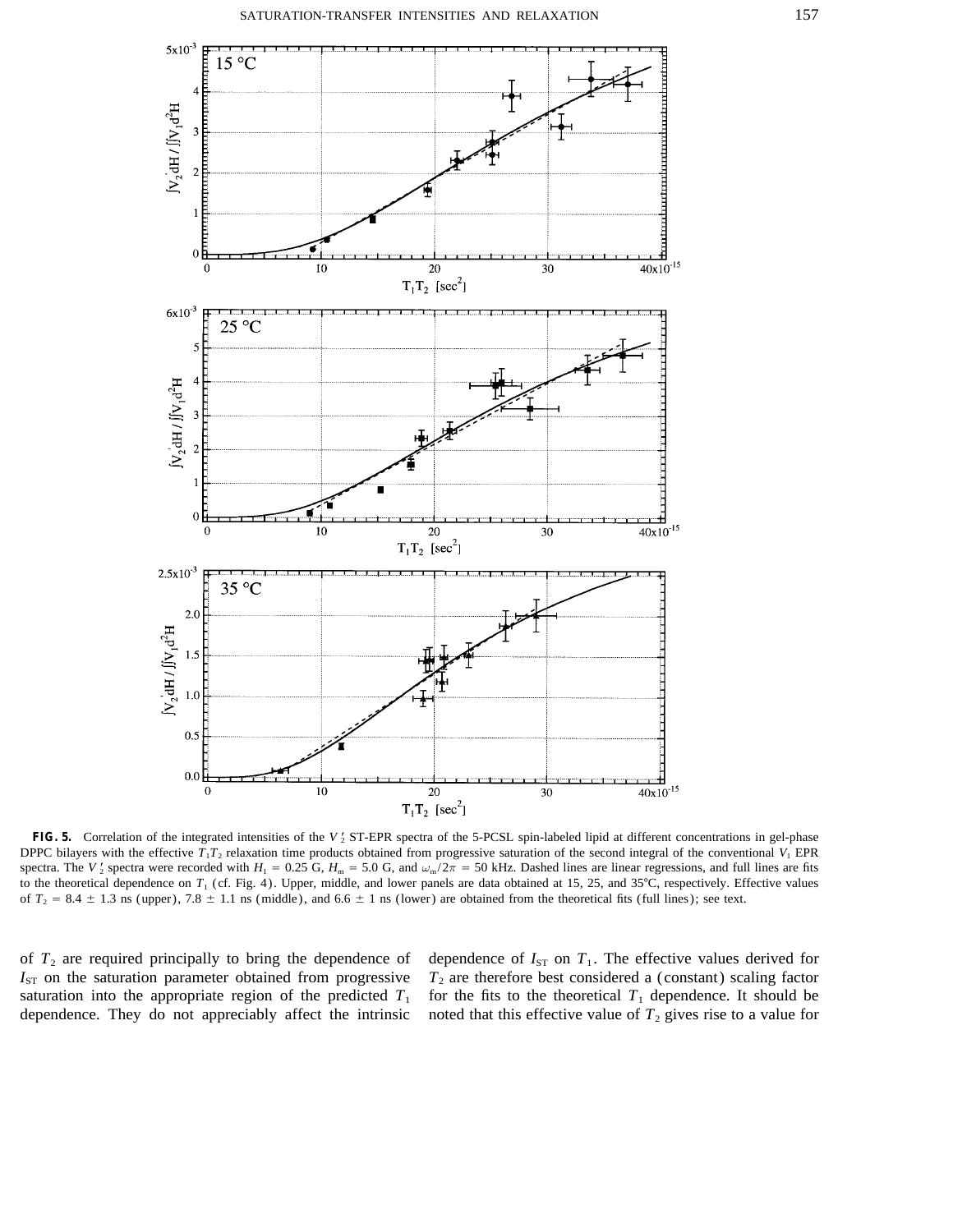

**FIG. 6.** Correlation of the integrated intensities of the  $V_2$  ST-EPR spectra of the 5-PCSL spin-labeled lipid (0.5 mol%) in gel-phase DPPC at 15°C, in the presence of various concentrations of aqueous Ni<sup>2+</sup>, with the effective  $T_1T_2$  relaxation time products obtained from progressive saturation of the second integral of the conventional  $V_1$  EPR spectra. The  $V_2$  spectra were recorded with  $H_1 = 0.25$  G,  $H_m = 5.0$  G, and  $\omega_m/2\pi = 50$  kHz. The dashed line is a linear regression and the full line is a fit to the theoretical dependence on  $T_1$  (cf. Fig. 4), yielding an effective value of  $T_2 = 9.4 \pm 1.7$  ns.

 $T_1$  of 3  $\mu$ s for the sample with 0.22 mol% spin label at 15°C, The results given in Fig. 4, together with the fits of the linewidth.

spectra and the effective  $T_1T_2$  products determined from mental data at both 15 and  $25^{\circ}$ C in the  $L_{\beta'}$  phase, the followprogressive-saturation measurements is given in Fig. 6. The ing correlation is obtained, dependence of  $I_{ST}$  on  $T_1T_2$  with varying Ni<sup>2+</sup> concentration is very similar to that obtained by varying the 5-PCSL spinlabel concentration in gel-phase DPPC bilayers at  $15^{\circ}$ C, in the absence of  $Ni^{2+}$  (cf. Fig. 5, upper panel). Again, an varying the spin–lattice relaxation enhancement therefore is yield completely consistent results for the dependence of the ST-EPR intensity on  $T_1$ .

which is consistent with that obtained from fitting the ST- data by simulation (Figs. 5 and 6), provide both a theoretical EPR saturation curve with the value of  $T_2$  derived from the and an experimental basis for using the integrated intensities of  $V<sub>2</sub>$  ST-EPR spectra to determine effective spin–lattice The saturation parameter (i.e., effective  $T_1T_2$  product) relaxation enhancements of spin labels. Previous applicahas also been varied by addition of paramagnetic  $Ni^{2+}$  ions of this method were based primarily on empirical exto the aqueous phase for gel-phase DPPC bilayers with a perimental correlations. Furthermore, the results allow a califixed concentration of the 5-PCSL spin label. The correla- bration of the ST-EPR intensities in terms of the effective tion between the values of  $I_{ST}$  obtained from the ST-EPR relaxation times. From the linear regressions to the experi-

$$
I_{ST} \times 10^3 \approx 0.17 \times T_1(\mu s) T_2^{\text{eff}}(\text{ns}) - 1.3,
$$
 [19]

where an effective value of  $T_2^{\text{eff}} \approx 8.5$  ns is appropriate to approximately linear dependence is obtained and the re- yield values of the spin–lattice relaxation time that are congression parameters are, to within the error, identical to sistent with fits to the theoretical predictions. The rotational those obtained with varying spin-label concentration. Also, correlation times here are in the range  $\tau_R \approx 20-60 \,\mu s$ , and the fit of the theoretical dependence on  $T_1$  to the experimen- this calibration should be appropriate for systems in which tal data is very similar and yields a comparable effective rotational diffusion is very slow. The corresponding result value of  $T_2 = 9.4$  ns. Two quite independent means of obtained from the data at 35°C, in the intermediate gel phase,

$$
I_{ST} \times 10^3 \approx 0.09 \times T_1(\mu s) T_2^{\text{eff}}(\text{ns}) - 0.5,
$$
 [20]